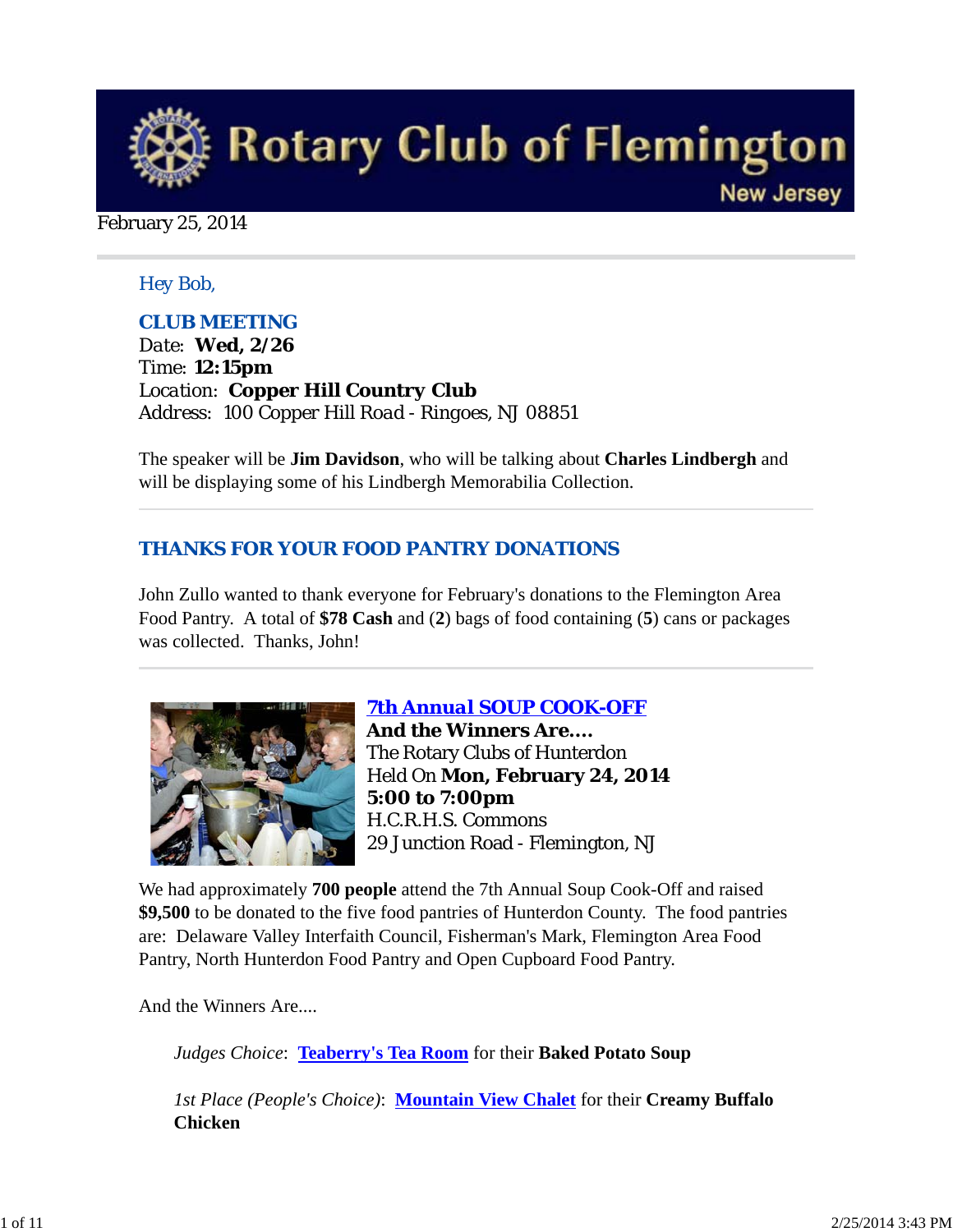*2nd Place (People's Choice - Tie)*: **Teaberry's Tea Room** for their **Baked Potato Soup**

*2nd Place (People's Choice - Tie)*: **Hunterdon Medical Center** for their **Portobello Mushroom with Sausage & Crab Meat**

*3rd Place (People's Choice)*: **Ye Old Sub Base** for their **Beer Cheese Soup**

*Best Table Presentation*: **Caffe Galleria Restaurant & Market**

A very special thanks to event Chair **Mick Schaible** and the entire soup committee consisting of all five (5) Hunterdon County Rotary Clubs (**Flemington**, **Clinton Sunrise**, **North Hunterdon**, **Lambertville-New Hope** and **Whitehouse**) for an excellent job.

**CLICK HERE for a list of Participating Restaurants and their Soups.**



## *PHOTO ALBUM from the 2014 Soup Cook-Off*

**CLICK HERE** or the photo to the left to access the Photo Album for the 2014 Hunterdon County Rotary Soup Cook-Off.

A very special thanks to the Rev. Dr. Herb Bohler for taking the photos and generating the photo album.



# *NEWEST PAUL HARRIS FELLOW BOB WISE*

At last Wednesday's Rotary meeting (Wed, 2/19), President Ira presented **Bob Wise** with a Paul Harris Recognition in acknowledgement of his financial contributions to the Rotary International Foundation. Thanks for your Contributions, Bob!

As you know, all members are encouraged to

"**Donate \$100 Every Year**" to the **Rotary International (RI) Foundation**. RI initially invests the money for a period of 3-years. After 3-years, RI uses the interest earned to run RI. Then a portion of the original contribution (currently set at 50%) comes back to our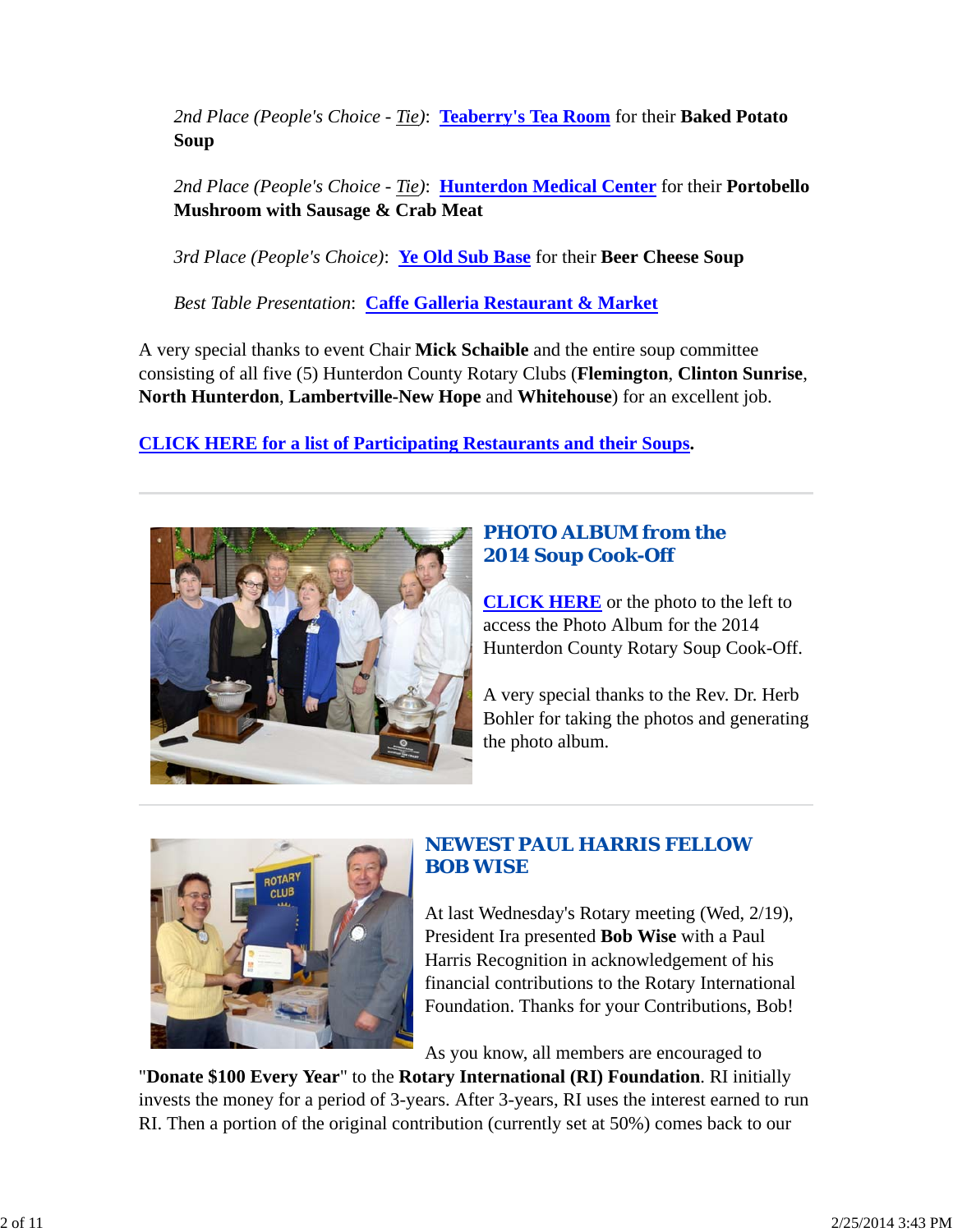Rotary District for our use in Grants, Ambassadorial Scholarships, and other District programs. The remaining 50% of the original contribution goes towards RI's international humanitarian efforts, including Polio Plus and Clean Water. Once a member has donated a total of \$1000, accrued over time, they are acknowledged with a Paul Harris Recognition. A Rotarian is considered a "sustaining member" if they consistently make a donation on a yearly basis. The money raised from the Polio Bee Hives and Polio Pigs are collected to support RI's Polio Plus program to help eliminate Polio from the world. If you too would like to make a donation, please contact Harry Mazujian or Club Treasurer, Bob Newland.

## *Proposed Slate of OFFICERS & BOARD MEMBERS for the 2014-2015 Flemington Rotary Year* **Presented by President-Elect Lynn Hyman**

President Ira announced the slate of proposed Officers & Board members for the upcoming Flemington Rotary year at the 2/12/2014 regular club meeting.

President Ira stated that the proposed slate of officers will be presented at the **2/26/2014** Flemington Rotary lunch meeting for vote by club majority. Nominations from the floor will be considered. All members are requested to attend this meeting.

Please contact Lynn Hyman with any questions or comments.

The proposed slate is as follows:

| President                  | <b>Lynn Hyman</b>                              |
|----------------------------|------------------------------------------------|
| President-Elect            | <b>Mick Schaible</b>                           |
| Secretary                  | Michele Kavanagh                               |
| Treasurer, General         | <b>Bob Newland</b>                             |
| Treasurer, Lunch           | D.J. Wright                                    |
| Treasurer, Assistant Lunch | <b>Harrie Copeland</b>                         |
| <b>Board Member</b>        | <b>Ira Liebross</b> (Immediate Past President) |
| <b>Board Member</b>        | <b>Nancy Kahl</b>                              |
| <b>Board Member</b>        | <b>Ken Skowronek</b>                           |
| <b>Board Member</b>        | <b>Joe Ziegler</b>                             |

## **Proposed Slate of 2014-2014 RCOF Officers & Board Members:**

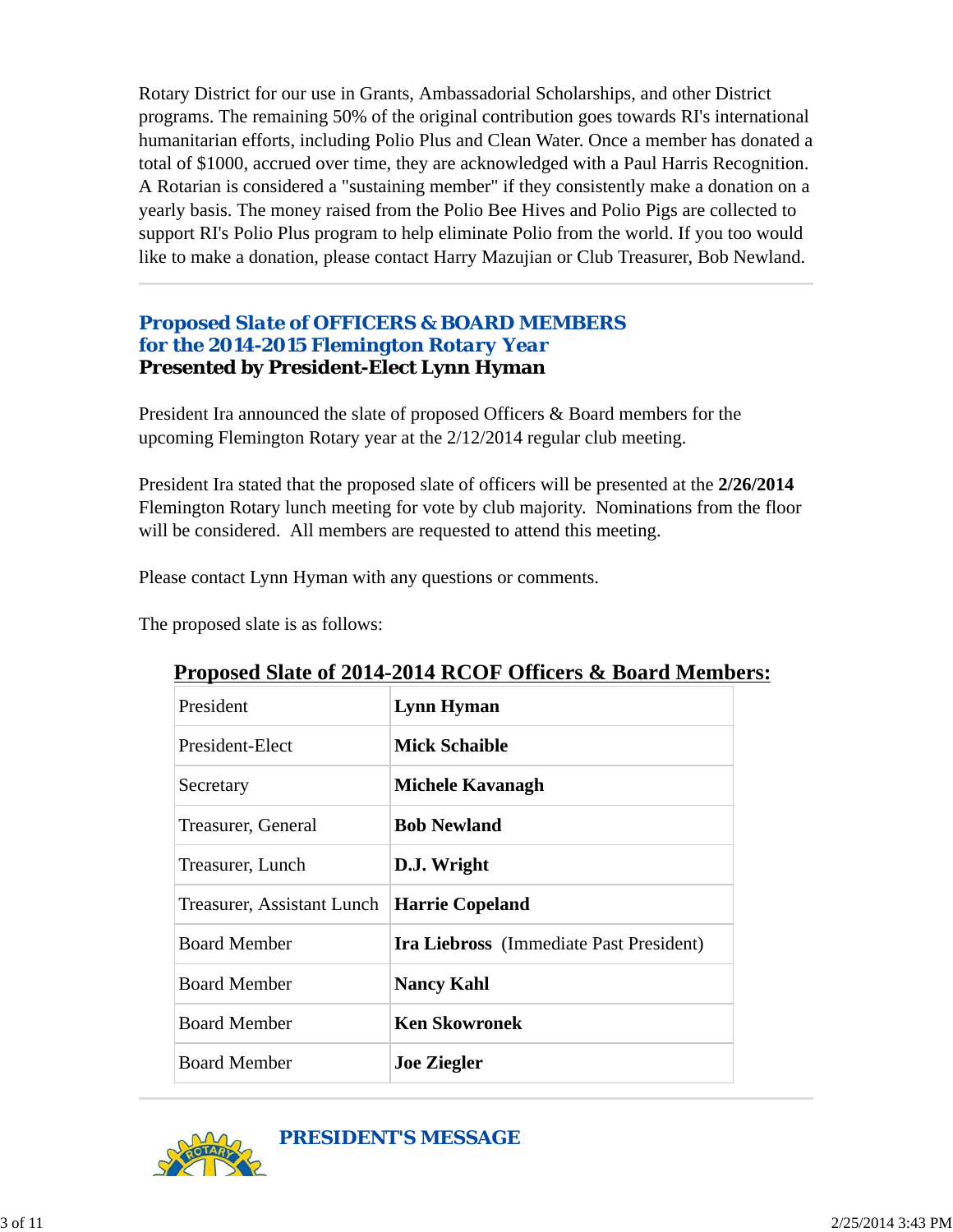

## **From President Ira Liebross** Highlights from the February Board Meeting

President Ira wanted to share the following highlights from the February Board Meeting, held on 2/6/2014:

- **Resignation of Chris Venditti**: Ira noted that the board accepted the resignation of Chris Venditti, with regrets. Chris had expressed that increased work commitments have made him unable to attend our lunch meetings. Ira informed Chris that he has an open invitation to rejoin and/or participate in all Flemington Rotary activities.
- **Strengthening Our Club**: Ira noted that he strongly believes that connecting our members to the larger vision of Rotary International will strengthen our club. One step towards reaching this goal is having our members attend the various rotary workshops at the Rotary District Conference (see below for details) and to attend the Rotary Leadership Institute. Ira will try his best to keep everyone informed of these upcoming events. Click Here to visit the website for The Rotary Leadership Institute or http://www.rlinea.com/.
- **International Rotary Experience**: Are you looking to be part of an exciting International Rotary project? Twice a year Rotarians travel to Honduras to build latrines and install filters. Yes, this is the project we are funding with our global grant. Click Here to view the flyer detailing the trip to Honduras from April 6 - 12, 2014. Please contact Ira directly if you have any interest.

### *Hunterdon Chamber Internet Radio "THE ROTARY HOUR"* **Mondays from 11am to 12noon**

PDG Megan Jones-Holt is the host of "The Rotary Hour" on the Hunterdon Chamber Internet Radio station and is looking for guests to have on the show. The show is every Monday from 11am to 12noon. She said guests can talk about anything they want to promote or just to share something you are involved it that would be interesting to others.

Megan is also looking for talk show hosts. If you are a budding talk show personality, then please get in touch with Megan at (908)894-4590 or **mjonesholt@gmail.com**.

**Click Here** to listen to the Hunterdon Chamber Internet Radio station from your PC, smart phone, mobile device, etc.

# *Rotary BRIDGING THE GAP*

**Rotarians being Sought as Mentors!** February 4, 2014 (8-10am) - BTG February 25, 2014 (8-10am) - BTG March 25, 2014 - Job Fair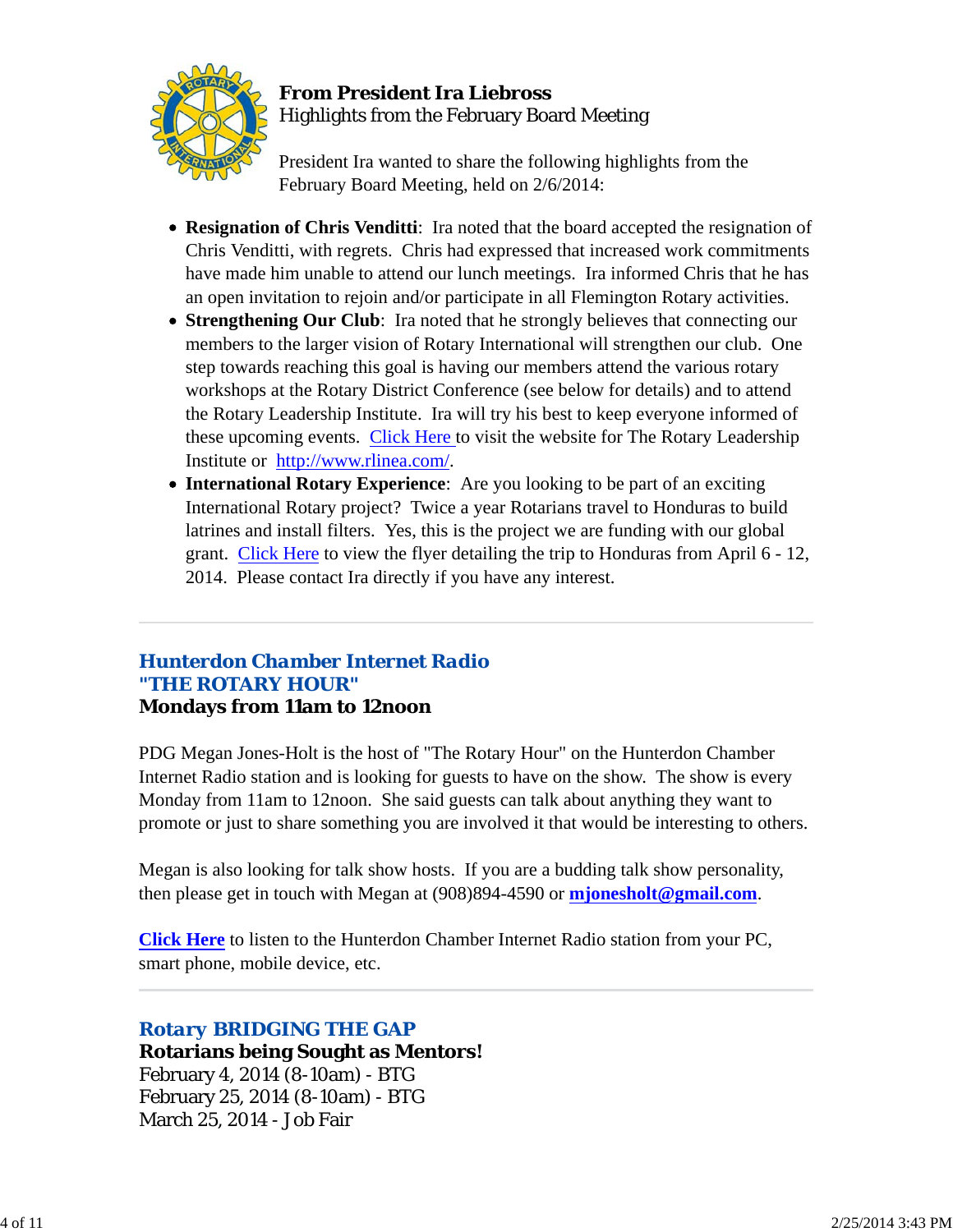### May 13, 2014 - Awards Breakfast

**Click Here** for additional information.



*2014 Rotary District 7510 94th Annual DISTRICT CONFERENCE* **May 2 - 3, 2014 Hotel Somerset-Bridgewater** 100 Davidson Avenue - Somerset, NJ

This year's District Conference will be held right in our backyard at the Hotel Somerset-Bridgewater on Davidson Avenue in Somerset!! **CLICK HERE** to register or to obtain additional

information.

The Conference has been made more affordable this year by going to an a la carte registration approach. You can choose to attend select portions OR to attend the entire Conference. The fee to attend will be charged accordingly. The change in registration approach was done to encourage a higher attendance.

If you have any questions, please contact **PDG Michael Hart** - District Conference Chair as follows: Home: 908-654-7384; Work: 732-549-5660; Email: drmhart@yahoo.com



As you know, the Rotary Club of Flemington is a member of the H.C. Chamber of Commerce. This enables all Rotarians the ability to attend a Chamber function as a "member". If someone asks you what your business is, you would explain that you are a member representing the Rotary Club of Flemington. **Click Here** to visit the Chamber website for a listing of upcoming events.

### *ROTARY DISTRICT 7510 NEWS*

**Click Here** to read the current news from our Rotary District 7510.

## *SPEAKERS & PROGRAMS BEING SOUGHT*

We are always seeking new or creative ideas for upcoming meeting programs and speakers. If you have any leads, please pass them onto Mick Schaible. **Click here** to generate an email directly to Mick.

# *UPCOMING DATES TO NOTE*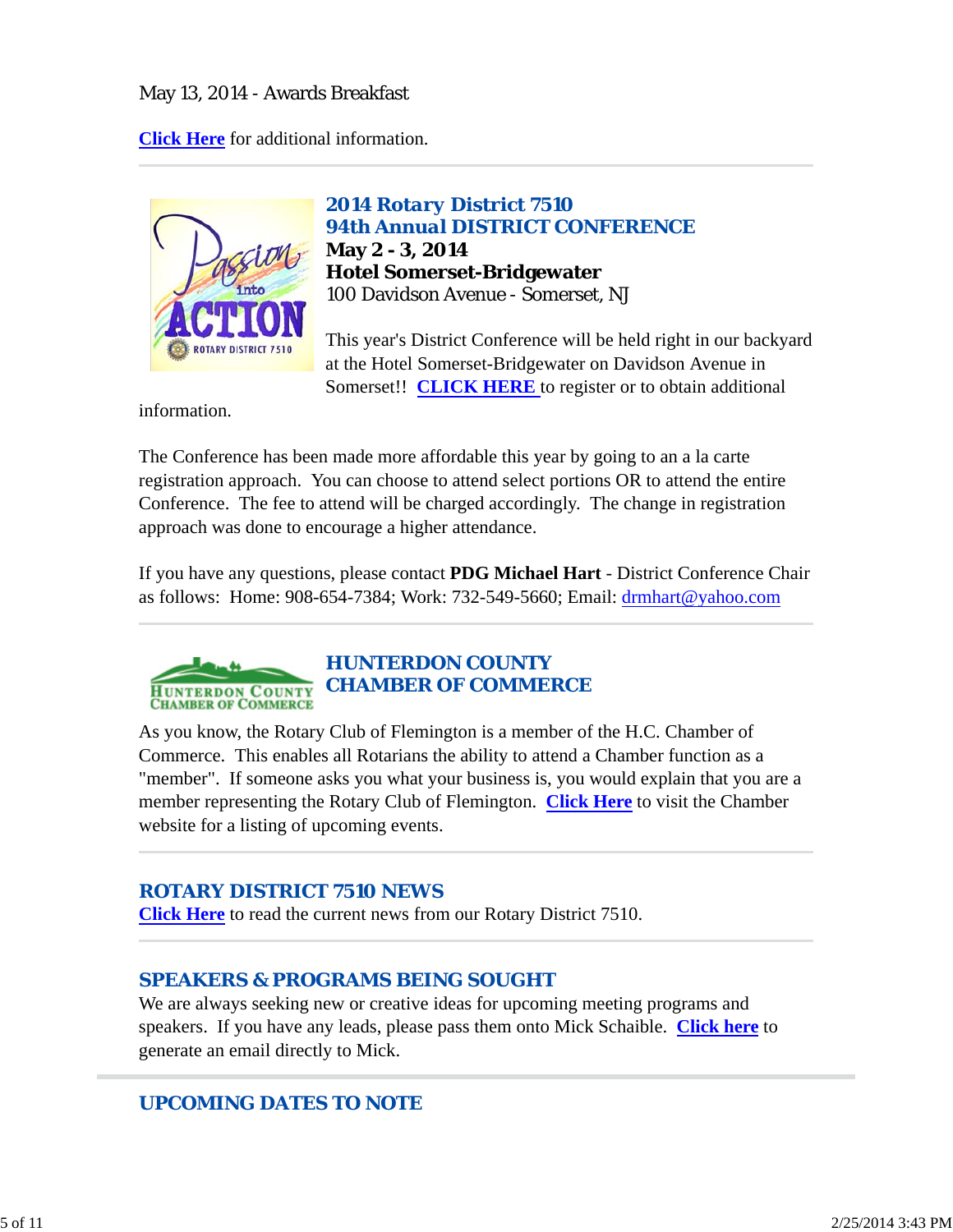#### **Summary of Upcoming Club Meeting Programs:**

Wed, 2/26: Jim Davidson - Lindbergh Memorabilia Collection.

Wed, 3/05: Marcia Karrow - Hunterdon's 300th Anniversary and Celebration Schedule

Wed, 3/12: To Be Announced.

Wed, 3/19: Chris Barton - Partnership for a Drug Free New Jersey.

Wed, 3/26: To Be Announced.

Wed, 4/09: Tracey Costanzo, Development Director of CEA - To Speak about CEA and the Turkey Trot

**Next RCOF Board Meeting**: Thurs, 3/6/2014 at 6:00 PM (usually the 1<sup>st</sup> Thursday). Next Membership Meeting: Wed, 3/12/2014 at 1:30 PM (usually the 2<sup>nd</sup> Wednesday).

#### **Upcoming RCOF Club Events, Fundraisers, Fellowship Events, Etc**.:

Mon, 2/24: Hunterdon Rotary Soup Cook-Off Sat, 5/31: Pedals for Progress Bicycle, Sewing Machine & Sports Gear Collection Sun, 6/8: Rotary Bark in the Park Dog Walk

#### **Rotary District 7510 Events & Functions:**

Fri, 3/21: PETS 2 - Marriot Hotel, Whippany, NJ (6:00pm)

May 17: World Peace Day

May 2-3: **District Conference**

Wed,  $5/14$ : District Assembly - Hotel Somerset-Bridgewater (2:30pm to 8:30pm) May 30 - June 1: RYLA, 4-Way Test Speech Contest, Rotaract, Interact & Early Act.

### *COMMITTEE LIST:*

**Click Here** to download the listing of all current Club Committee's and its members.

### *"MEMBERS ONLY" WEBSITE:*

### **Click Here for the Members Only section of the website to find:**

- 1) The "Membership Proposal Form" to propose a new member.
- 2) New Member Information.
- 3) An Online Copy of the Club Membership Directory.
- 4) A Link to All Photos Albums of the Club.

### *ROTARY WEBSITE LINKS:*

Rotary International: **www.Rotary.org** Rotary District 7510: **www.RotaryNJ.org**

### *NEARBY ROTARY CLUB MEETINGS:*

As A Rotarian, you are Welcome to attend a Rotary Club meeting anywhere in the world. Click here for the Rotary Club Locator App. Or see below for some local meetings: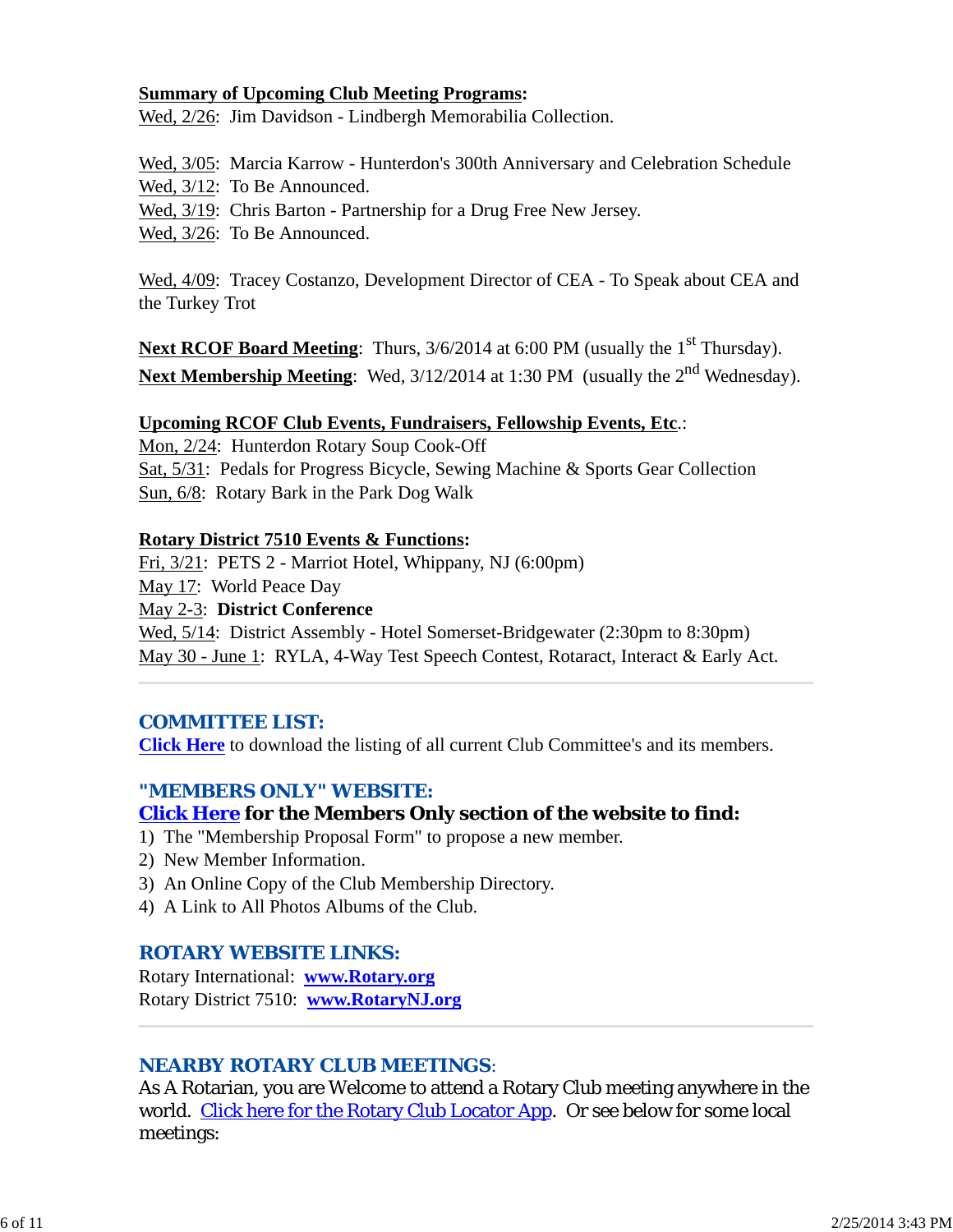#### Mondays

**Lambertville/New Hope** (6:30 pm) - Lambertville Station Restaurant; 11 Bridge Street, Lambertville NJ 08530

**Piscataway** (12:15 pm) - Radisson Hotel; 21 Kingsbridge Road, Piscataway, NJ 08854

### Tuesdays

**Whitehouse** (12:15 pm) - Max's 22; 456 Route 22 West, Whitehouse Station, NJ 08889 **Princeton** (12:15 pm) - The Nassau Club; 6 Mercer Street, Princeton, NJ 08540 **Bridgewater-Bound Brook** (12:15 pm) - Arbor Glenn; 100 Monroe St, Bridgewater 08807

### Wednesdays

**Branchburg Township** (7:30 am): Stoney Brook Grille; 1285 Route 28, North Branch, NJ 08876

**Flemington** (12:15pm): Copper Hill Country Club; 100 Copper Hill Road, Ringoes, NJ 08851

**Hillsborough Township** (6:15 pm): Pheasant's Landing; 311 Amwell Road (Rt. 514), Hillsborough, NJ 08844

#### **Thursdays**

**Clinton Sunrise** (7:30 am): Clinton Fire Department; New Street, Clinton, NJ 08809 **Somerville/Bridgewater** (12:15 pm): Bridgewater Manor; 1251 US Highway 202/206, Bridgewater, NJ 08807

**Trenton** (12:15 pm): Freddie's Tavern; 12 Railroad Avenue, West Trenton, NJ 08628

#### Fridays

**North Hunterdon** (12:15 pm): Beaver Brook County Club; 25 County Club Drive, Annandale, NJ 08801

**Princeton Corridor** (12:15pm): Hyatt Regency; 102 Carnegie Center, Rt. 1 North, Princeton, NJ 08540

#### eClub

**Rotary eClub of Hunterdon Horizon**: View website for meetings or online makeups.

### RI President's Call for Action in **2013-2014**: **"Engage Rotary, Change Lives"**

## **Rotary Club of Flemington - Our 90th Year**

Founded October 3, 1923 \* Charter #1529 \* District 7510

| President          | <b>Ira Liebross</b>     |
|--------------------|-------------------------|
| President-Elect    | <b>Lynn Hyman</b>       |
| Secretary          | <b>Michele Kavanagh</b> |
| Treasurer, General | <b>Bob Newland</b>      |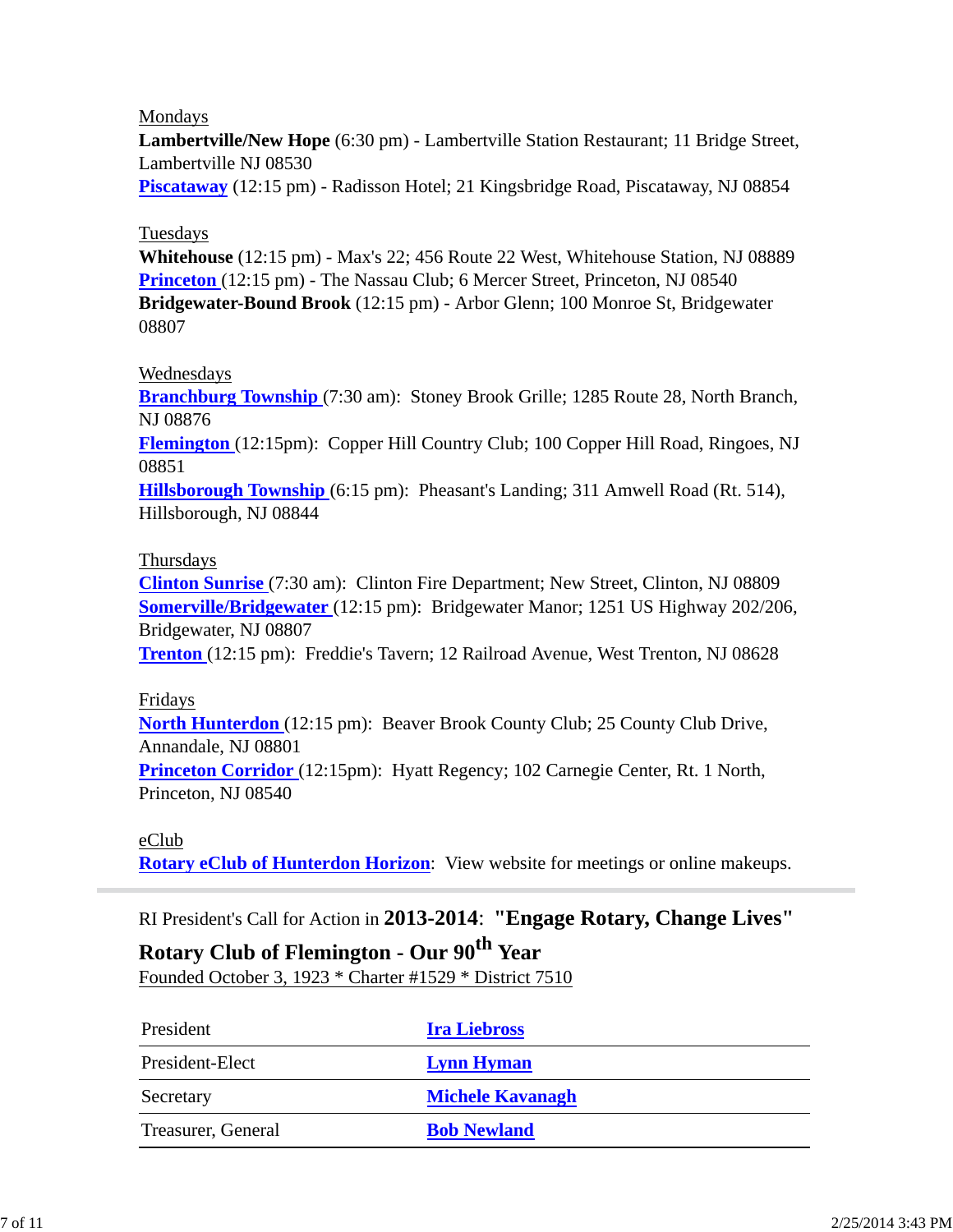| Treasurer, Lunch                                             | D.J. Wright                                    |  |  |
|--------------------------------------------------------------|------------------------------------------------|--|--|
| <b>Board Members</b>                                         | <b>Karen Widico</b> (immediate past president) |  |  |
|                                                              | <b>Jim Davidson</b>                            |  |  |
|                                                              | <b>Nancy Kahl</b>                              |  |  |
|                                                              | <b>Mick Schaible</b>                           |  |  |
|                                                              | <b>Chris Venditti</b>                          |  |  |
| Sergeant-at-Arms                                             | <b>Tom Fisher</b>                              |  |  |
| <b>RI</b> President                                          | <b>Ron D. Burton</b> (Norman, Oklahoma, USA)   |  |  |
| District Governor (DG)                                       | Tulsi R. Maharjan (Branchburg, NJ)             |  |  |
| District Governor Elect (DGE)                                | Melvin I. Kevoe "Mel" (Springfield, NJ)        |  |  |
| District Governor Nomimee (DGE)                              | Hal Daume (Berkeley Heights, NJ)               |  |  |
| <b>Assistant District Governor (ADG)</b>                     | Michael Toscani (Lambertville-New Hope, PA)    |  |  |
| Club Meetings: Wednesday, 12:15 pm, Copper Hill Country Club |                                                |  |  |

100 Copper Hill Road, Ringoes 08551





**MISSION STATEMENT:** The mission of Rotary International is to assist and guide Rotarians and Rotary clubs to accomplish the Object of Rotary to ensure Rotary's continuing relevance and to help build a better world, emphasizing service activities by individuals and groups that enhance the quality of life and human dignity, encouraging high ethical standards, and creating greater understanding among all people to advance the search for peace in the world.

**THE OBJECT OF ROTARY:** The object of Rotary is to encourage and foster the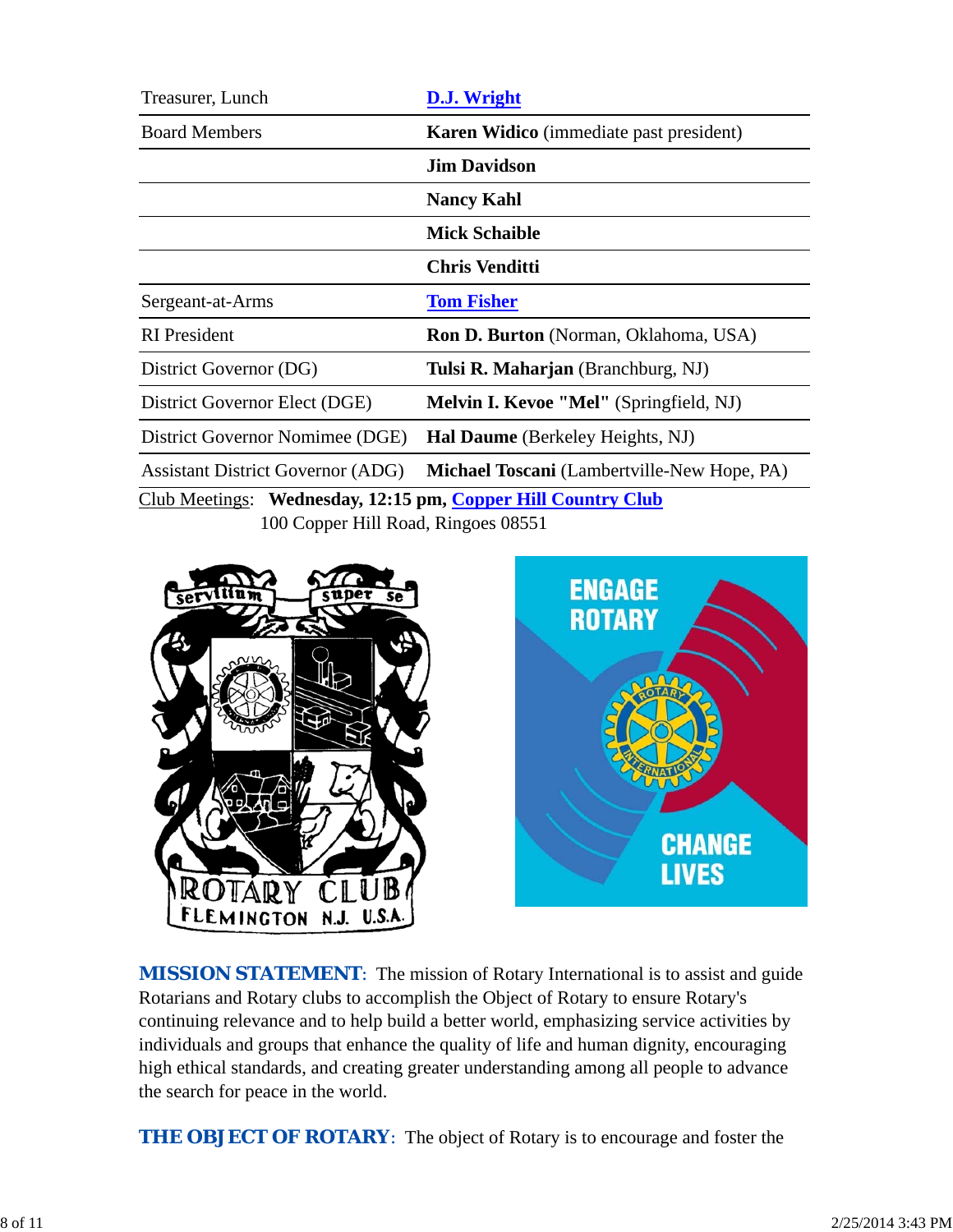ideal of service as a basis of worthy enterprise and, in particular, to encourage and foster:

**1st**: The development of acquaintance as an opportunity for service;

**2nd**: High ethical standards in business and professions, the recognition of the worthiness of all useful occupations, and the dignifying of each Rotarian's occupation as an opportunity to serve society;

**3rd**: The application of the ideal of service in each Rotarian's personal, business and community life;

**4th**: The advancement of international understanding, goodwill, and peace through a world fellowship of business and professional persons united in the ideal of service.

*THE 4-WAY TEST*: "Of the things we think, say or do:

**1st**: Is it the Truth?

2<sup>nd</sup>: Is it Fair to all concerned?

- **3rd**: Will it build goodwill and better friendships?
- **4th**: Will it be beneficial to all concerned?"

## *ROTARY's AVENUE'S OF SERVICE*:

**1)** Through **Club Service**, we have fun, build lasting friendships, and make sure that our club runs well.

**2)** Through **Vocational Service**, we volunteer our professional skills to serve others and promote integrity in everything we do.

**3)** Through **Community Service**, we address local needs and work with our community to bring lasting improvements.

**4)** Through **International Service**, we meet humanitarian needs around the globe and promote world understanding and peace.

**5)** Through **Youth Service**, we work with young people to help them become the next generation of leaders, visionaries, and peacemakers.

# **2013-2014 CLUB MEMBER ROSTER Rotary Club of Flemington, NJ**

Current Number of Members: 45

| Rotarian                     | <b>Member Since</b> | <b>Classification</b>           |
|------------------------------|---------------------|---------------------------------|
| Black, Bruce B.              | 2007                | <b>Health and Fitness</b>       |
| Bohler, Herbert C. (Herb)    | 1977                | <b>Specialty Advertising</b>    |
| Chittenden, Robert L. (Bob)  | 2003                | M.E.F.P. Consulting Engineering |
| Clark, Arthur L. (Sandy)     | 1987                | Printing                        |
| Copeland, Harrie E. III      | 1976                | Auctioneering/Banking           |
| Davidson, James G. (Jim)     | 2002                | <b>Rubber Products</b>          |
| Ferrari, Frederick J. (Fred) | 1964                | Orthodontia                     |
| Fisher, Charles H. (Charlie) | 1961                | <b>Funeral Services</b>         |
| Fisher, Thomas H. (Tom)      | 2012                | Property & Casualty Insurance   |
| Harrison, Jeffrey (Jeff)     | 1996                | Psychotherapy                   |
|                              |                     |                                 |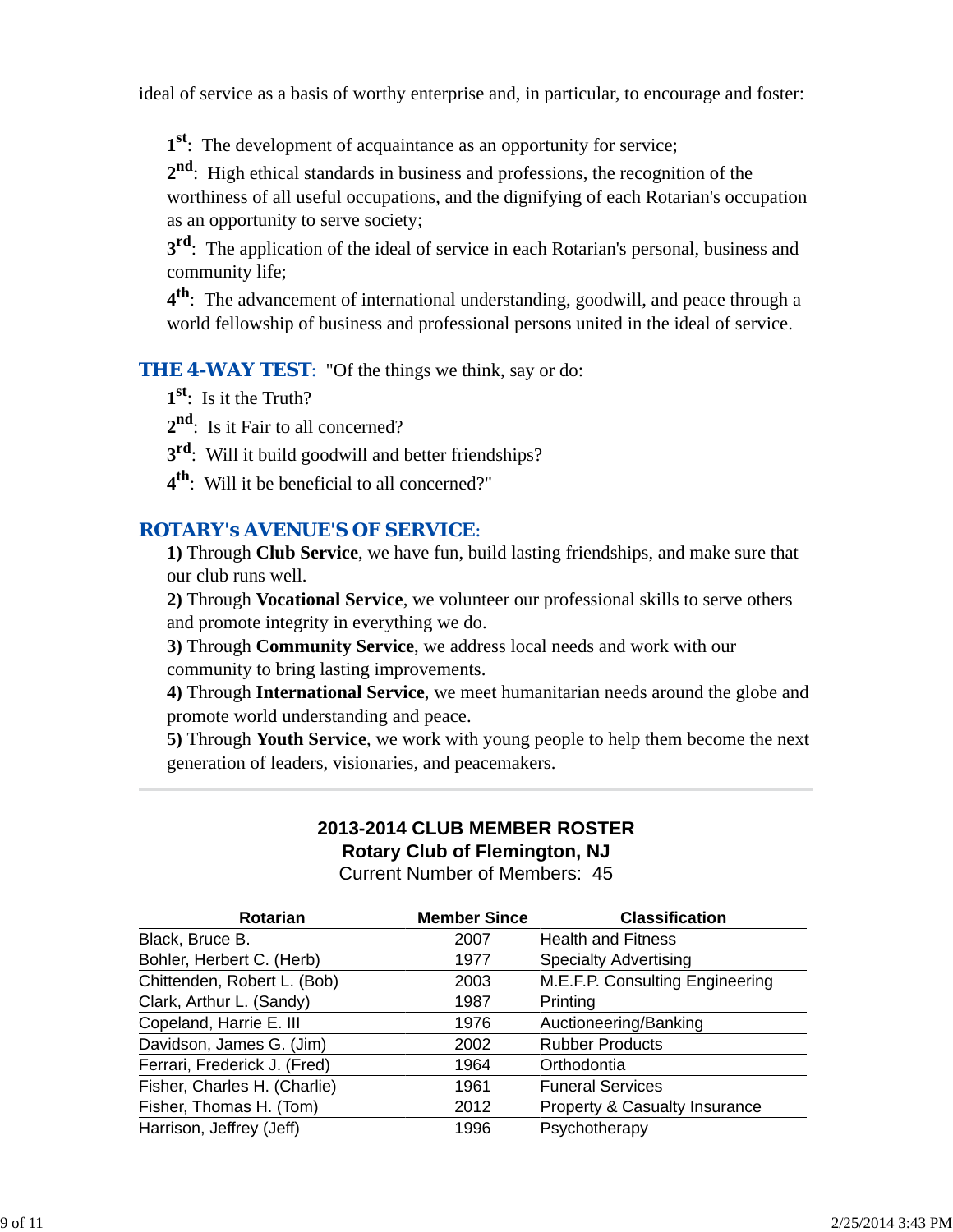| 2010 | <b>Financial Advisor</b>       |
|------|--------------------------------|
| 2010 | <b>Retail Banking</b>          |
| 2012 | Massage Therapy                |
| 2001 | <b>Financial Planning</b>      |
| 2013 | <b>Community Banking</b>       |
| 1997 | <b>Family Medicine</b>         |
| 2002 | Orthodontics                   |
| 1993 | Solid Waste/Recycling          |
| 2004 | Clergy                         |
| 1992 | Psychotherapy                  |
| 2007 | <b>Technical Education</b>     |
| 1964 | <b>Cut Glass Manufacturing</b> |
| 1996 | <b>General Contracting</b>     |
| 1998 | Insurance                      |
| 1987 | <b>Floor Covering</b>          |
| 2005 | Classification                 |
| 2009 | <b>Chamber Of Commerce</b>     |
| 1982 | <b>Veterinary Medicine</b>     |
| 1997 | Clergy                         |
| 1973 | Orthodontics                   |
| 1998 | <b>Appraisal Services</b>      |
| 1994 | <b>Family Law</b>              |
| 1962 | Air Transportation             |
| 1966 | <b>Sanitary Engineering</b>    |
| 2013 | <b>Retail Banking</b>          |
| 2006 | <b>Professional Planning</b>   |
| 1994 | <b>Pulmonary Medicine</b>      |
| 1997 | <b>Public Health Services</b>  |
| 1991 | Purchasing/Manufacturing       |
| 1992 | <b>Hospital Administration</b> |
| 1977 | Cardiology                     |
| 2003 | <b>Funeral Services</b>        |
| 1971 | Plumbing & Heating             |
| 1988 | <b>Investment Advisor</b>      |
| 1987 | <b>Chemical Engineering</b>    |
|      |                                |

Yours in Rotary Service! Bob Chittenden

**Rotary Club of Fleminton, NJ** PO Box 751 - Flemington, NJ 08822 www.FlemingtonRotaryNJ.org

Providing "Service Above Self" Since 1923



**Forward this email**